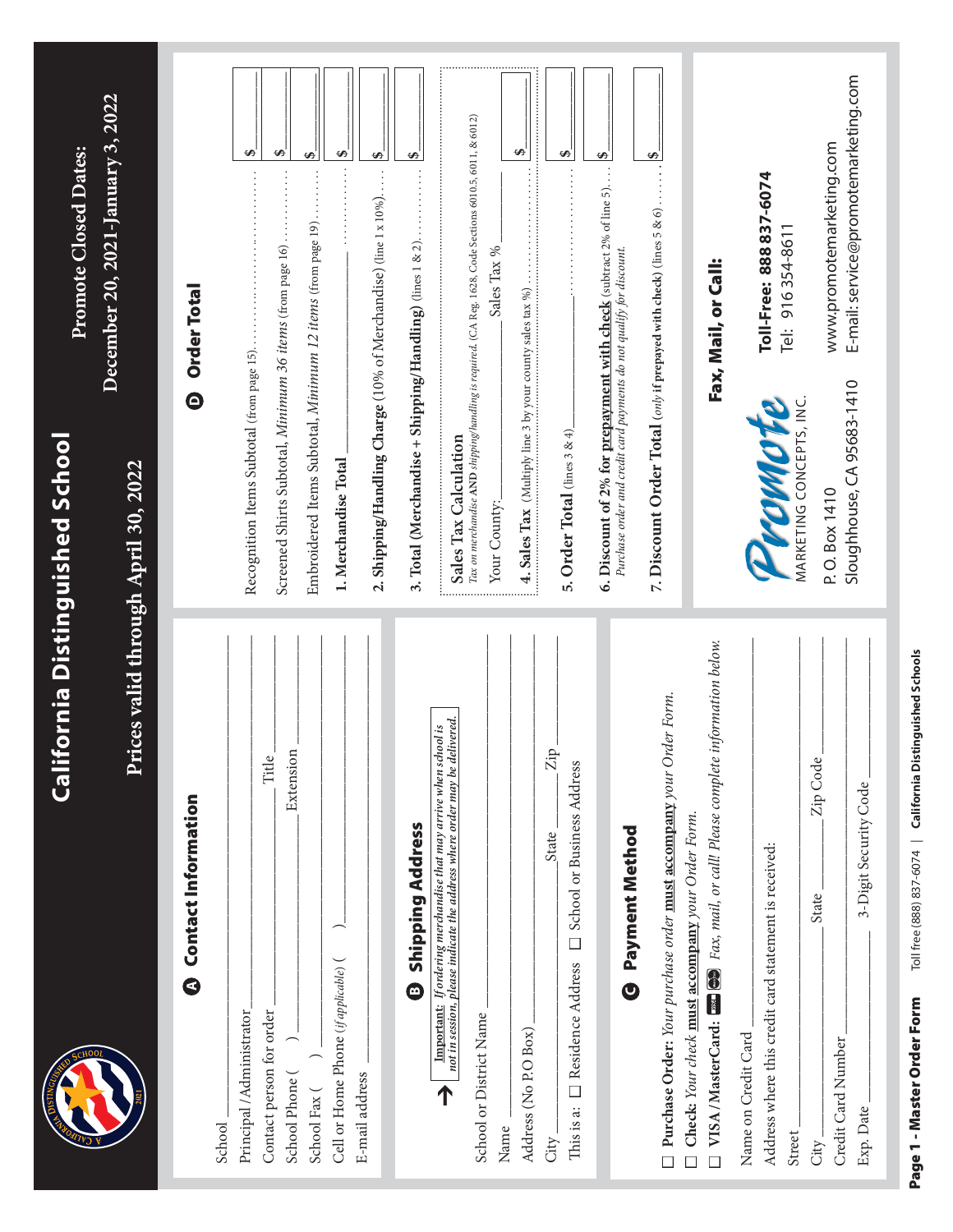|  | $\rightarrow$ Complete these 3 columns. Print school name clearly. |  |  |  |
|--|--------------------------------------------------------------------|--|--|--|
|--|--------------------------------------------------------------------|--|--|--|

| Item#                | <b>Description</b>                          | Min.         | \$Ea.     | Qty. |                                                                                                                     | <b>Extended Price</b> |
|----------------------|---------------------------------------------|--------------|-----------|------|---------------------------------------------------------------------------------------------------------------------|-----------------------|
| <b>CP-2020 FLAG</b>  | <b>2021 Flag</b>                            | 1            | \$175.00  | ea   | Previous Year<br>NOT QUICK SHIP                                                                                     | \$                    |
| <b>CP-BANNER4X6</b>  | 4'x 6' Full-Color Banner                    | $\mathbf{1}$ | \$175.00  | ea   | School:                                                                                                             | \$                    |
| <b>CP-RETRACT</b>    | 78.5" x 33.5" Retractable Vertical Banner   | $\mathbf{1}$ | \$290.00  | ea   | School:                                                                                                             | \$                    |
| <b>CP-BANNER3X10</b> | 3'x 10' Horizontal Banner                   | 1            | \$200.00  | ea   | School:                                                                                                             | \$                    |
| <b>CP-BANNERVERT</b> | 5'x 21/3' Vertical Pole Banner              | $\mathbf{1}$ | \$170.00  | ea   | School:                                                                                                             | \$                    |
| <b>CP-SINGLE HW</b>  | Single Hardware (one banner per pole)       | 1            | \$105.00  | ea   |                                                                                                                     | \$                    |
| <b>CP-DOUBLE HW</b>  | Double Hardware (two banners per pole)      | $\mathbf{1}$ | \$155.00  | ea   |                                                                                                                     | \$                    |
| <b>CP-MAT</b>        | Floor Mat (2 lines -22 characters per line) | $\mathbf{1}$ | \$325.00  | ea   | School:                                                                                                             | $\$$                  |
| <b>CP-TABLESET</b>   | Table Cover & Drape Set                     | $\mathbf{1}$ | \$375.00  | ea   | 1) Cover Color: □ Royal □ Red □ Green □ Black<br>2) School:                                                         | $\$$                  |
| <b>CP-BLDGRND</b>    | Bronze 18" Circular Building Sign           |              | \$1150.00 |      | School:<br>District (optional):                                                                                     | \$                    |
| <b>CP-BLDGRECT</b>   | Bronze 16"x12" Rectangular Building Sign    |              | \$795.00  |      | School:<br>District (optional):                                                                                     | \$                    |
| <b>CP-METALSIGN</b>  | Deep-Etched Metal & Wood Sign               |              | \$425.00  |      | School:<br>District (optional):                                                                                     | \$                    |
| <b>CP-LANYARD</b>    | Lanyards Min. 100, Multiples of 50          | 100          | \$4.10 ea | ea   | 1) Lanyard Strap Color:<br>Red Navy Green Red<br>$\Box$ Black<br>2) Lettering Color: □ White □ Yellow<br>3) School: | $\mathbb{S}$          |
| <b>CP-PENCIL</b>     | Pencils Min. 500, Multiples of 100          | 500          | \$.50 ea  | ea   | School:                                                                                                             | $\$$                  |
| CP-RIBMAG200         | Ribbon Magnets (125-200) Multiples of 50    | 125          | \$2.90    | ea   | 1) Magnet Colors (check one):                                                                                       | \$                    |
| CP-RIBMAG450         | Ribbon Magnets (250-450) Multiples of 50    | 250          | \$2.55    | ea   | □ Royal □ Navy □ Green □ Red □ Purple □ Black                                                                       | \$                    |
| CP-RIBMAG500+        | Ribbon Magnets (500+) Multiples of 50       | 500          | \$1.95    | ea   | School:                                                                                                             | \$                    |
| CP-BUMPER450         | Bumper Stickers 150-450 Multiples of 50     | 150          | \$1.15    | ea   | Line 1:                                                                                                             | \$                    |
| CP-BUMPER950         | Bumper Stickers 500-950 Multiples of 50     | 500          | \$.90     | ea   | Line $2$ :                                                                                                          | \$                    |
| CP-BUMPER-M+         | Bumper Stickers 1000+ Multiples of 50       | 1000         | \$.65     | ea   |                                                                                                                     | \$                    |
|                      |                                             |              |           |      | \$<br><b>Recognition Items (pgs. 2-6) Total</b>                                                                     |                       |

 $\overline{\phantom{a}}$ 

Screen Printed & Embroidered Items (pgs. 3-6) Total **\$**

Grand Total **\$**

*\*NOTE: All merchandise will be produced using the current 2021 year, unless otherwise noted on your order form. Please mark the "School" box, to the right of your item, if you would like a previous year used.*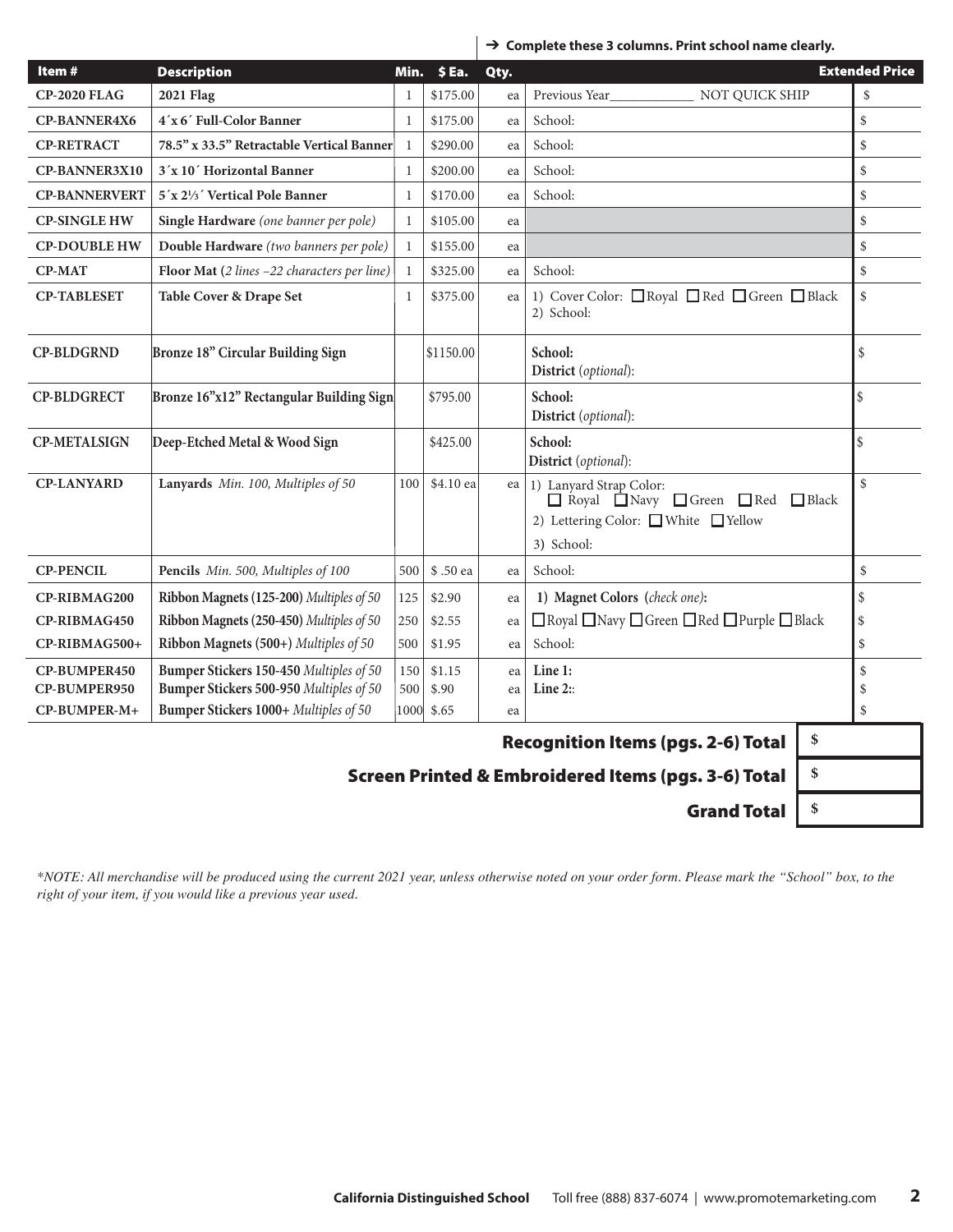## Screen Printed Shirts - Minimum Order: 26 Screen Printed Shirts – **Minimum Order: 26**

Please refer to the sizing instructions on page 9 of the catalog before ordering your screen printed shirts. *Please refer to the sizing instructions on page 9 of the catalog before ordering your screen printed shirts.*

1. Clearly write your school name below as you want it to appear on your shirts. **1. Clearly write your school name** below as you want it to appear on your shirts. Fill in the quantity of shirts according to size and color on the form below. Youth sizes are listed<br>down the left and Adult Unisex down the right. **2. Fill in the quantity of shirts** according to size and color on the form below. Youth sizes are listed down the left and Adult Unisex down the right.  $\overline{a}$ 

- **Count your shirts.** You must have a minimum of  $26$  screened shirts on original AND repeat orders.<br>You may combine youth and adult sizes, styles, and any colors to reach the minimum of 26 shirts. **3. Count your shirts.** You must have *a minimum of 26 screened shirts on original AND repeat orders.* You may combine youth and adult sizes, styles, and any colors to reach the minimum of 26 shirts.  $\ddot{\mathcal{E}}$
- Total your screened shirt order. Write amount at the bottom of page 3 and transfer this to page 1 of the Master Order Form, under Order Total section. **4. Total your screened shirt order.** Write amount at the bottom of page 3 and transfer this to page 1 of the Master Order Form, under Order Total section. 4.

 $\rightarrow$  Complete these columns. Write quantity ordered beneath each shirt price. ➔ Complete these columns. Write quantity ordered beneath each shirt price.

| SCHOOL<br>THE PASSING<br>2021 | A 2021 CALIFORNIA DISTINGUISHED SCHOOL |
|-------------------------------|----------------------------------------|
| ÿ                             |                                        |

| Promote's Screened logo customized | vith your school name. |
|------------------------------------|------------------------|
|                                    |                        |

| Item No./Description                                    | Color            |         | <b>Youth Sizes</b> |         |                                                             |         |              |                |              |         | <b>Adult Unisex Sizes</b> |         |                             |         | <b>Extended Price</b> |
|---------------------------------------------------------|------------------|---------|--------------------|---------|-------------------------------------------------------------|---------|--------------|----------------|--------------|---------|---------------------------|---------|-----------------------------|---------|-----------------------|
| T-Shirt                                                 |                  | S       | N                  |         | X <sub>L</sub>                                              | S       | $\mathbf{N}$ | $\overline{a}$ | $\mathbb{R}$ | 2X      | $_{\rm 3X}$               | 4X      | 5X                          | 6X      | TOTAL                 |
| 100% Cotton                                             | Price            | \$19.00 | \$19.00            | \$19.00 | \$19.00                                                     | \$20.00 | \$20.00      | \$20.00        | \$20.00      | \$22.00 | \$24.00                   | \$26.00 | \$28.00                     | \$29.50 |                       |
| <b>Adult Unisex:</b><br>Youth:                          | Lt. Blue         |         |                    |         |                                                             |         |              |                |              |         |                           |         |                             |         | ↔                     |
| $CS-PC61$<br>CS-PC61Y                                   | Navy             |         |                    |         |                                                             |         |              |                |              |         |                           |         |                             |         | $\bullet$             |
|                                                         | Royal            |         |                    |         |                                                             |         |              |                |              |         |                           |         |                             |         | $\leftrightarrow$     |
|                                                         | Red              |         |                    |         |                                                             |         |              |                |              |         |                           |         |                             |         | $\leftrightarrow$     |
| A)                                                      | Dark Green       |         |                    |         |                                                             |         |              |                |              |         |                           |         |                             |         | $\leftrightarrow$     |
|                                                         | Purple           |         |                    |         |                                                             |         |              |                |              |         |                           |         |                             |         | $\Theta$              |
|                                                         | Jet Black        |         |                    |         |                                                             |         |              |                |              |         |                           |         |                             |         |                       |
| Crew Neck Sweatshirt                                    | Price            |         | \$23.00            | \$23.00 | \$23.00                                                     | \$24.50 | \$24.50      | \$24.50        | \$24.50      | \$26.50 | \$28.50                   | \$29.50 |                             |         |                       |
| 50% Cotton/50% Poly Blend                               | Carolina Blue    |         |                    |         |                                                             |         |              |                |              |         |                           |         |                             |         | ↔                     |
| <b>Adult Unisex:</b><br>CS-PC90<br>CS-PC90Y<br>Youth:   | Navy             |         |                    |         |                                                             |         |              |                |              |         |                           |         |                             |         | $\Theta$              |
| Ì                                                       | Royal            |         |                    |         |                                                             |         |              |                |              |         |                           |         | ${\rm N/A}$                 |         | $\bullet$             |
|                                                         | Red              |         |                    |         |                                                             |         |              |                |              |         |                           |         |                             |         | $\Theta$              |
| 衢                                                       | Maroon           |         |                    |         |                                                             |         |              |                |              |         |                           |         |                             |         | ↮                     |
|                                                         | Dark Green       |         |                    |         |                                                             |         |              |                |              |         |                           |         |                             |         | $\leftrightarrow$     |
|                                                         | Jet Black        |         |                    |         |                                                             |         |              |                |              |         |                           |         |                             |         |                       |
| <b>Hooded Pullover</b>                                  | Price            |         | \$31.00            | \$31.00 | \$31.00                                                     | \$39.00 | \$39.00      | \$39.00        | \$39.00      | \$42.00 | \$44.00                   | \$45.00 |                             |         |                       |
| 50% Cotton/50% Poly Blend<br>Sweatshirt                 | Carolina Blue    |         |                    |         |                                                             |         |              |                |              |         |                           |         |                             |         | ↮                     |
| <b>Adult Unisex:</b><br>CS-PC90H<br>Youth:<br>CS-PC90YH | Navy             |         |                    |         |                                                             |         |              |                |              |         |                           |         | ${\rm N/A}$                 |         | $\Theta$              |
|                                                         | Royal            |         |                    |         |                                                             |         |              |                |              |         |                           |         |                             |         | $\Theta$              |
|                                                         | Red              |         |                    |         |                                                             |         |              |                |              |         |                           |         |                             |         | $\Theta$              |
|                                                         | Dark Green       |         |                    |         |                                                             |         |              |                |              |         |                           |         |                             |         | $\Theta$              |
|                                                         | Jet Black        |         |                    |         |                                                             |         |              |                |              |         |                           |         |                             |         |                       |
|                                                         | Athletic Heather |         |                    |         |                                                             |         |              |                |              |         |                           |         |                             |         | ↮                     |
| Page 3 - Master Order Form                              |                  |         |                    |         | Toll free (888) 837-6074   California Distinguished Schools |         |              |                |              |         |                           |         | Screen Printed Shirts Total |         |                       |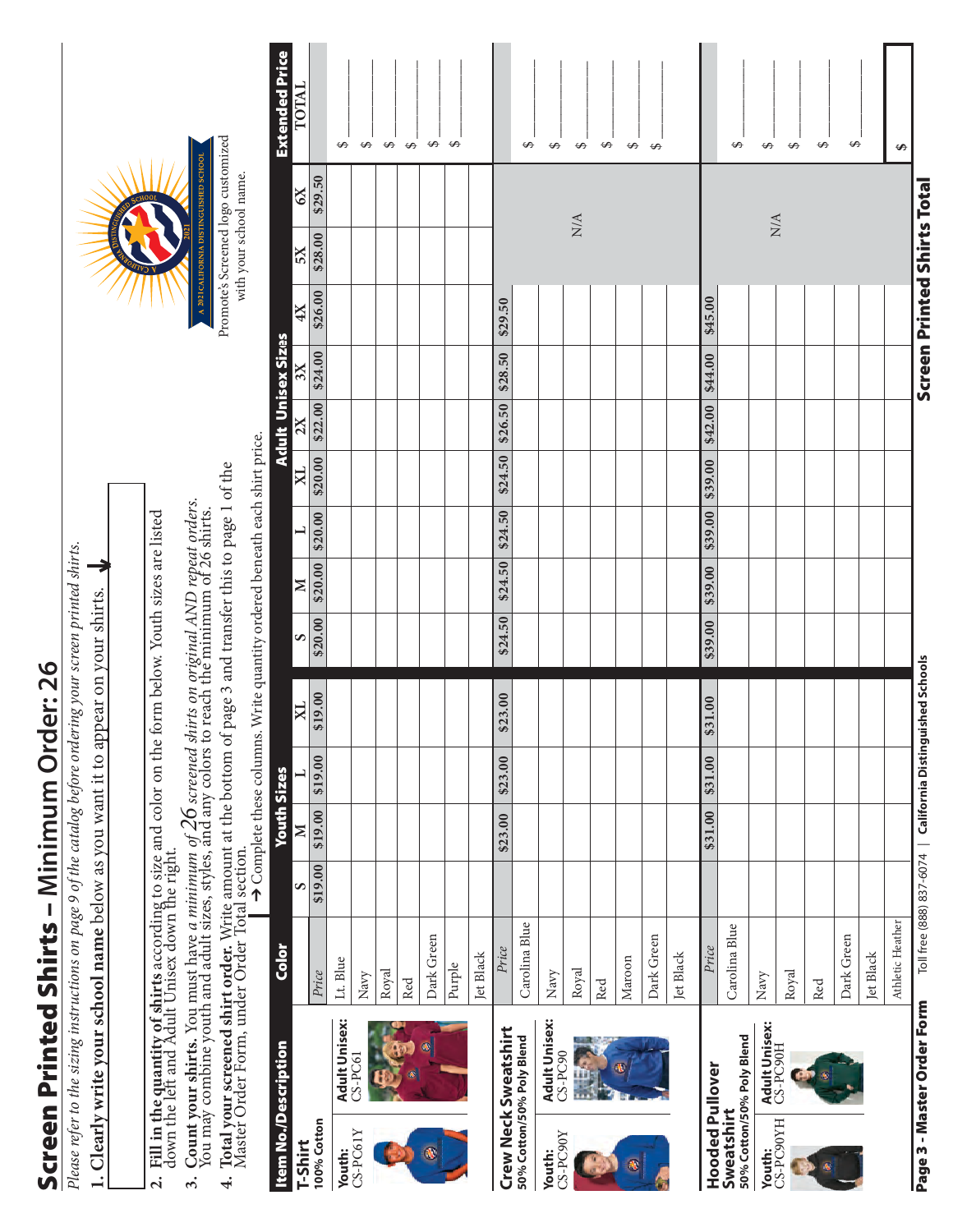## Embroidered Items - Minimum Order: 12 Embroidered Items – **Minimum Order: 12**

Please refer to the sizing instructions on page 9 of the catalog before ordering your embroidered items. *Please refer to the sizing instructions on page 9 of the catalog before ordering your embroidered items.*

- 1. Clearly write your school name as you want it to appear on your items. **1. Clearly write your school name** as you want it to appear on your items. We recommend keeping to 2 lines, max. 16 letter/spaces per line. We recommend keeping to 2 lines, max. 16 letter/spaces per line.
- You may combine shirts, vests, jackets, bags, or caps and mix sizes, styles, and colors to reach the minimum of 12 items. You may combine shirts, vests, jackets, bags, or caps and mix sizes, styles, and colors to reach the minimum of 12 items. 2. Count your items. You must have a minimum of 12 embroidered items on original and repeat orders. **2. Count your items.** You must have *a minimum of 12 embroidered items on original and repeat orders.*
- **3. Total your embroidered items.** at the bottom of page 4. Transfer the total to page 1, Order Total section of the Order Form. 3. Total your embroidered items. at the bottom of page 4. Transfer the total to page 1, Order Total section of the Order Form.

➔ Complete these columns. Write quantity ordered beneath each shirt price.  $\rightarrow$  Complete these columns. Write quantity ordered beneath each shirt price.

Promote's Embroidered logo<br>with your school name Promote's Embroidered logo with your school name



| <b>Item #/Description</b>                     |                    | Color      |    |   |        | <b>Adult Unisex Sizes</b> |        |                                                                                                               |     |                  |                                                                 |         |         |   |                                                                 | Ladies Sizes             |                         |                                 |     |                                |       |
|-----------------------------------------------|--------------------|------------|----|---|--------|---------------------------|--------|---------------------------------------------------------------------------------------------------------------|-----|------------------|-----------------------------------------------------------------|---------|---------|---|-----------------------------------------------------------------|--------------------------|-------------------------|---------------------------------|-----|--------------------------------|-------|
| Piqué Knit<br>Sport Shirt                     |                    |            | XS | S | $\geq$ | ⊣                         | XL 2XL |                                                                                                               | 3XL | $ \overline{XX}$ | <b>EXT</b>   <b>2XT</b>                                         |         | XS      | S | $\mathbf{N}$                                                    | $\overline{\phantom{0}}$ | $\overline{\mathbf{X}}$ | 2XL                             | 3XL | 4XL                            | TOTAL |
|                                               |                    | Price      |    |   |        |                           |        | $$33.00 \,   $33.00 \,   $33.00 \,   $33.00 \,   $33.00 \,   $35.00 \,   $39.00 \,   $41.00 \,   $45.00 \,  $ |     |                  |                                                                 | \$47.00 | \$33.00 |   | $$33.00 \,$ \$33.00 \$33.00                                     |                          |                         | \$33.00 \$35.00 \$39.00 \$41.00 |     |                                |       |
| 100% Cotton                                   |                    | Light Blue |    |   |        |                           |        |                                                                                                               |     |                  |                                                                 |         |         |   |                                                                 |                          |                         |                                 |     | ↔                              |       |
| Unisex:<br>CE-K420                            | Ladies:<br>CE-L420 | Navy       |    |   |        |                           |        |                                                                                                               |     |                  |                                                                 |         |         |   |                                                                 |                          |                         |                                 |     | ↔                              |       |
|                                               |                    | Royal      |    |   |        |                           |        |                                                                                                               |     |                  |                                                                 |         |         |   |                                                                 |                          |                         |                                 |     | $\Theta$                       |       |
|                                               |                    | Oxford     |    |   |        |                           |        |                                                                                                               |     |                  |                                                                 |         |         |   |                                                                 |                          |                         |                                 |     | ↔                              |       |
|                                               |                    | Forest     |    |   |        |                           |        |                                                                                                               |     |                  |                                                                 |         |         |   |                                                                 |                          |                         |                                 |     | ↔                              |       |
|                                               |                    | Black      |    |   |        |                           |        |                                                                                                               |     |                  |                                                                 |         |         |   |                                                                 |                          |                         |                                 |     | ↮                              |       |
|                                               |                    | Ladies     |    |   |        |                           |        |                                                                                                               |     |                  |                                                                 |         |         |   |                                                                 |                          |                         |                                 |     | ↔                              |       |
|                                               |                    | Light Blue |    |   |        |                           |        |                                                                                                               |     |                  |                                                                 |         |         |   |                                                                 |                          |                         |                                 |     | ↮                              |       |
|                                               |                    | Navy       |    |   |        |                           |        |                                                                                                               |     |                  |                                                                 |         |         |   |                                                                 |                          |                         |                                 |     | ↮                              |       |
|                                               |                    | Royal      |    |   |        |                           |        |                                                                                                               |     |                  |                                                                 |         |         |   |                                                                 |                          |                         |                                 |     | ↔                              |       |
|                                               |                    | Burgundy   |    |   |        |                           |        |                                                                                                               |     |                  |                                                                 |         |         |   |                                                                 |                          |                         |                                 |     | ↔                              |       |
|                                               |                    | Dark Green |    |   |        |                           |        |                                                                                                               |     |                  |                                                                 |         |         |   |                                                                 |                          |                         |                                 |     | ↔                              |       |
|                                               |                    | Black      |    |   |        |                           |        |                                                                                                               |     |                  |                                                                 |         |         |   |                                                                 |                          |                         |                                 |     |                                |       |
| Ladies Piqué Knit                             |                    | Price      |    |   |        |                           |        |                                                                                                               |     |                  |                                                                 |         |         |   | \$35.00 \$35.00 \$35.00 \$35.00 \$35.00 \$37.00 \$39.00 \$41.00 |                          |                         |                                 |     | ↮                              |       |
| 3/4 Sleeve Sport Shirt<br>65% Poly/35% Cotton |                    | Royal      |    |   |        |                           |        |                                                                                                               |     |                  |                                                                 |         |         |   |                                                                 |                          |                         |                                 |     | ↔                              |       |
|                                               |                    | Navy       |    |   |        |                           |        |                                                                                                               |     |                  |                                                                 |         |         |   |                                                                 |                          |                         |                                 |     | ↮                              |       |
| Ladies:<br>CE-L562                            |                    | Red        |    |   |        |                           |        |                                                                                                               |     |                  | The 3/4 Sleeve Sport Shirt is unavailable in Adult Unisex sizes |         |         |   |                                                                 |                          |                         |                                 |     | ↔                              |       |
|                                               |                    | Black      |    |   |        |                           |        |                                                                                                               |     |                  |                                                                 |         |         |   |                                                                 |                          |                         |                                 |     | $\color{red}\boldsymbol\Theta$ |       |
|                                               |                    | Light Blue |    |   |        |                           |        |                                                                                                               |     |                  |                                                                 |         |         |   |                                                                 |                          |                         |                                 |     | $\Theta$                       |       |
|                                               |                    | White      |    |   |        |                           |        |                                                                                                               |     |                  |                                                                 |         |         |   |                                                                 |                          |                         |                                 |     |                                |       |
|                                               |                    |            |    |   |        |                           |        |                                                                                                               |     |                  |                                                                 |         |         |   |                                                                 |                          |                         |                                 |     |                                |       |

Total, page 4 **\$**

Total, page 4

Ø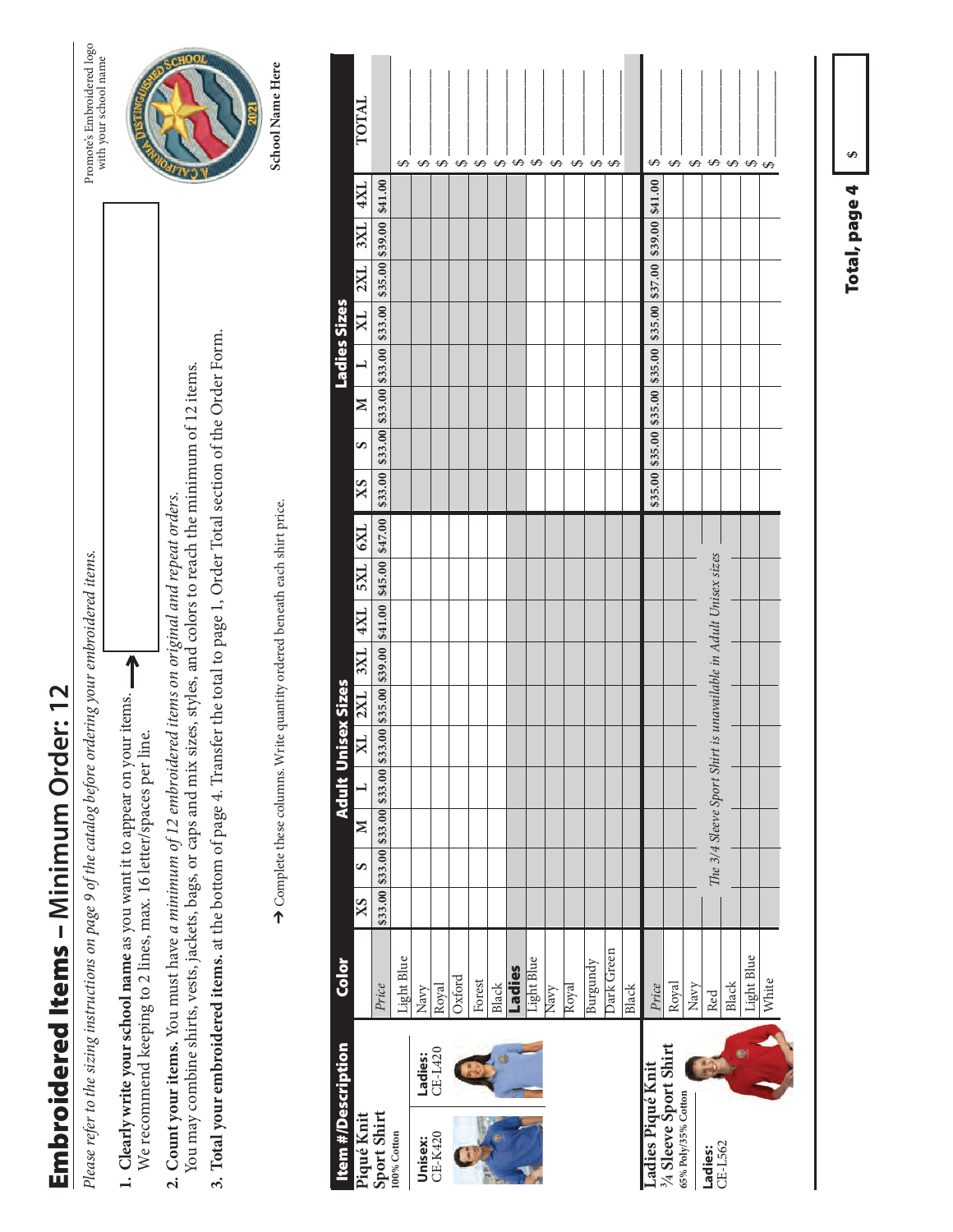| <b>Item No./Description</b> |                       | <b>Color</b>           |          |                         |        | <b>Adult</b>                      |                                    | <b>Unisex Sizes</b> |                                                                 |         |                                                                                          |    |   |                                             | <b>Ladies Sizes</b> |                                                                           |         |                 | <b>Extended Price</b> |
|-----------------------------|-----------------------|------------------------|----------|-------------------------|--------|-----------------------------------|------------------------------------|---------------------|-----------------------------------------------------------------|---------|------------------------------------------------------------------------------------------|----|---|---------------------------------------------|---------------------|---------------------------------------------------------------------------|---------|-----------------|-----------------------|
| Fleece Vest                 |                       |                        | XS       | S                       | $\geq$ |                                   | XL                                 | 2XL                 | 3XL                                                             | 4XL     | 6XL<br><b>IXS</b>                                                                        | XS | S | $\geq$                                      |                     | $\overline{\mathbf{X}}$                                                   | 2XL     | 4XL<br>3XL      | TOTAL                 |
| 100% Poly                   |                       | Price                  |          |                         |        |                                   |                                    |                     |                                                                 |         | $$36.00 $356.00 $356.00 $356.00 $356.00 $336.00 $338.00 $342.00 $344.00 $348.00 $350.00$ |    |   |                                             |                     | $$36.00 \, \, $36.00 \, \, $36.00 \, \, $36.00 \, \, $36.00 \, \, $38.00$ |         | \$42.00 \$44.00 |                       |
|                             | Ladies:               | True Royal             |          |                         |        |                                   |                                    |                     |                                                                 |         |                                                                                          |    |   |                                             |                     |                                                                           |         |                 |                       |
| Unisex:<br>CE-F219          | CE-L219               | Royal Navy             |          |                         |        |                                   |                                    |                     |                                                                 |         |                                                                                          |    |   |                                             |                     |                                                                           |         |                 |                       |
|                             |                       | True Red               |          |                         |        |                                   |                                    |                     |                                                                 |         |                                                                                          |    |   |                                             |                     |                                                                           |         |                 | <b>\$\$\$\$\$</b>     |
|                             |                       | Forest Green           |          |                         |        |                                   |                                    |                     |                                                                 |         |                                                                                          |    |   | Unavailable in Ladies sizes                 |                     |                                                                           |         |                 |                       |
|                             |                       | Iron Grey              |          |                         |        |                                   |                                    |                     |                                                                 |         |                                                                                          |    |   |                                             |                     |                                                                           |         |                 | $\Theta$              |
|                             |                       | Black                  |          |                         |        |                                   |                                    |                     |                                                                 |         |                                                                                          |    |   |                                             |                     |                                                                           |         |                 | $\Theta$ $\Theta$     |
|                             |                       |                        |          |                         |        |                                   |                                    |                     |                                                                 |         |                                                                                          |    |   |                                             |                     |                                                                           |         |                 |                       |
|                             |                       | Price                  |          | \$45.00 \$45.00 \$45.00 |        | \$45.00                           | 5.00 \$47.00<br>$\mathbf{\hat{a}}$ |                     | \$51.00                                                         | \$53.00 |                                                                                          |    |   |                                             |                     |                                                                           |         |                 |                       |
| Full-Zip<br>Sweatshirt      |                       | True Navy              |          |                         |        |                                   |                                    |                     |                                                                 |         | Unavailable                                                                              |    |   |                                             |                     |                                                                           |         |                 | $\Theta$              |
| 35% Poly/65% Cotton         |                       | Graphite Heather       |          |                         |        |                                   |                                    |                     |                                                                 |         | in sizes                                                                                 |    |   |                                             |                     | The Unisex Full-Zip Sweatshirt<br>is unavailable in Ladies sizes          |         |                 |                       |
| CE-ST259<br>Unisex:         |                       | Vintage Heather        |          |                         |        |                                   |                                    |                     |                                                                 |         | and 6XL<br>5XL                                                                           |    |   |                                             |                     |                                                                           |         |                 | $\theta$ $\theta$     |
|                             |                       | Black                  |          |                         |        |                                   |                                    |                     |                                                                 |         |                                                                                          |    |   |                                             |                     |                                                                           |         |                 | $\leftrightarrow$     |
| Hooded, Full-Zip            |                       | Price                  |          |                         |        |                                   |                                    |                     | \$45.00 \$45.00 \$45.00 \$45.00 \$45.00 \$47.00 \$51.00 \$53.00 |         |                                                                                          |    |   | $ 840.00 $ $ 840.00 $ $ 840.00 $ $ 840.00 $ |                     |                                                                           | \$42.00 | \$45.00 \$47.00 |                       |
| Sweatshirt                  |                       | Royal                  |          |                         |        |                                   |                                    |                     |                                                                 |         |                                                                                          |    |   |                                             |                     |                                                                           |         |                 | $\Theta$              |
| 65% Poly/35% Cotton         |                       | Navy                   |          |                         |        |                                   |                                    |                     |                                                                 |         |                                                                                          |    |   |                                             |                     |                                                                           |         |                 | $\Theta$              |
| CE-PC90ZH<br>Unisex:        | CE-LPC78ZH<br>Ladies: | Red                    |          |                         |        |                                   |                                    |                     |                                                                 |         |                                                                                          |    |   |                                             |                     |                                                                           |         |                 | $\Theta$              |
|                             |                       | Athletic Heather       |          |                         |        |                                   |                                    |                     |                                                                 |         |                                                                                          |    |   |                                             |                     |                                                                           |         |                 | $\Theta$              |
|                             |                       | White                  |          |                         |        | Unavailable in Adult Unisex sizes |                                    |                     |                                                                 |         |                                                                                          |    |   |                                             |                     |                                                                           |         |                 | $\Theta$              |
|                             |                       | Jet Black              |          |                         |        |                                   |                                    |                     |                                                                 |         |                                                                                          |    |   |                                             |                     |                                                                           |         |                 | $\Theta$              |
|                             |                       |                        |          |                         |        |                                   |                                    |                     |                                                                 |         |                                                                                          |    |   |                                             |                     |                                                                           |         |                 | $\Theta$              |
|                             |                       |                        |          |                         |        |                                   |                                    |                     |                                                                 |         |                                                                                          |    |   |                                             |                     |                                                                           |         |                 | $\Theta$              |
|                             |                       |                        |          |                         |        |                                   |                                    |                     |                                                                 |         |                                                                                          |    |   |                                             |                     |                                                                           |         |                 | $\Theta$              |
|                             |                       |                        |          |                         |        |                                   |                                    |                     |                                                                 |         |                                                                                          |    |   |                                             |                     |                                                                           |         |                 | $\Theta$              |
| Felt Tote                   |                       | \$20.00 ea<br>One Size | Color    |                         |        | Charcoal/<br>Gray Felt            |                                    |                     | Charcoal Felt<br>Royal                                          |         |                                                                                          |    |   |                                             |                     |                                                                           |         |                 |                       |
| CE-BG402M                   |                       |                        | Quantity |                         |        |                                   |                                    |                     |                                                                 |         |                                                                                          |    |   |                                             |                     |                                                                           |         |                 | ↮                     |
|                             |                       |                        |          |                         |        |                                   |                                    |                     |                                                                 |         |                                                                                          |    |   |                                             |                     |                                                                           |         |                 |                       |
|                             |                       |                        |          |                         |        |                                   |                                    |                     |                                                                 |         |                                                                                          |    |   |                                             |                     |                                                                           |         |                 | $\Theta$              |
|                             |                       |                        |          |                         |        |                                   |                                    |                     |                                                                 |         |                                                                                          |    |   |                                             |                     |                                                                           |         |                 |                       |
|                             |                       |                        |          |                         |        |                                   |                                    |                     |                                                                 |         |                                                                                          |    |   |                                             |                     |                                                                           |         | Total, page 5   | ↮                     |

 $\rightarrow$  Complete these columns. Write quantity ordered beneath each shirt/item price.